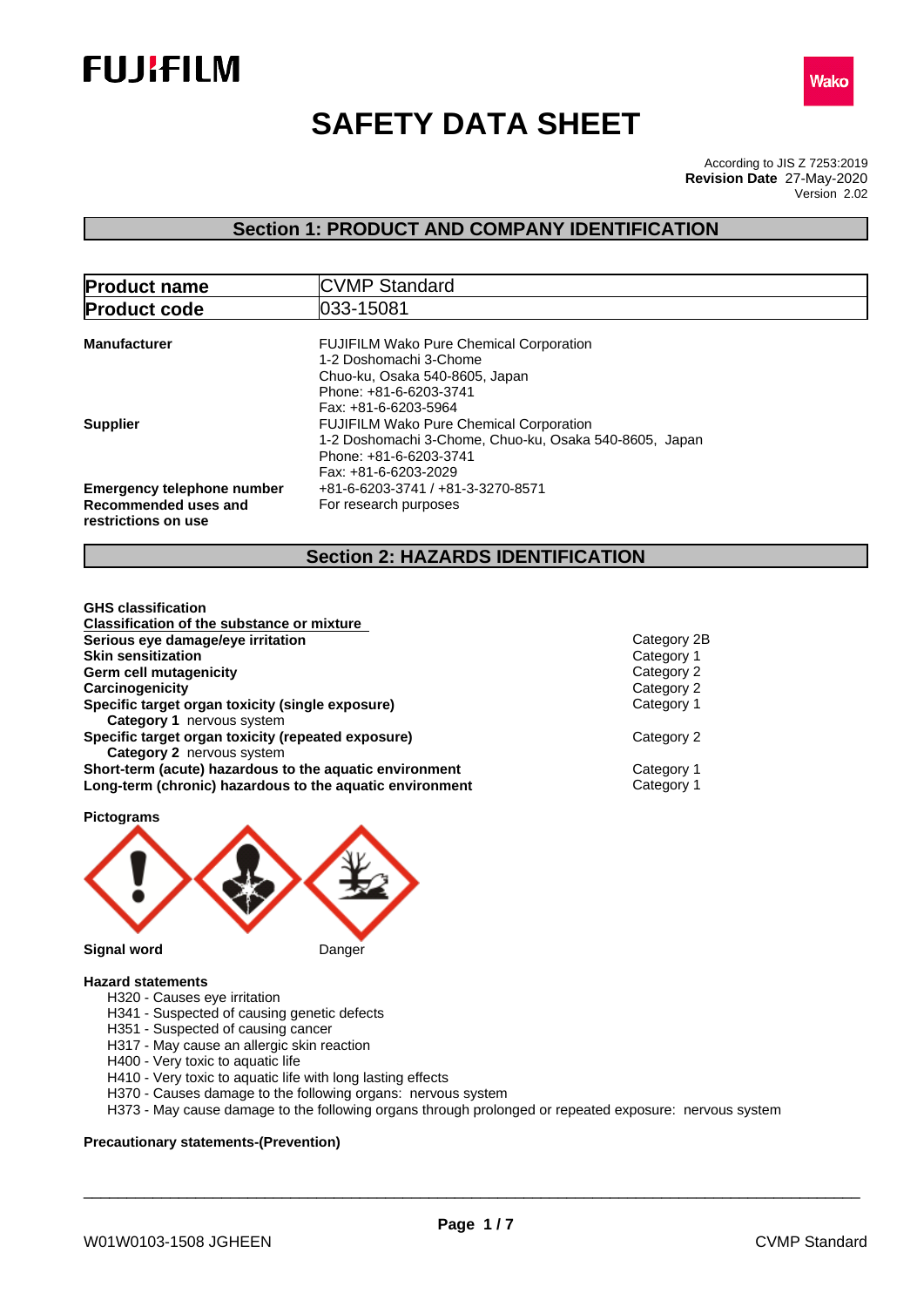#### • Obtain special instructions before use

- Do not handle until all safety precautions have been read and understood
- Use personal protective equipment as required.
- Wash face, hands and any exposed skin thoroughly after handling
- Contaminated work clothing should not be allowed out of the workplace
- Protective gloves
- Do not breathe dust/fume/gas/mist/vapors/spray
- Do not eat, drink or smoke when using this product

#### • Avoid release to the environment **Precautionary statements-(Response)**

- IF exposed: Call a POISON CENTER or doctor/physician
- IF IN EYES: Rinse cautiously with water for several minutes. Remove contact lenses, if present and easy to do. Continue rinsing.
- If eye irritation persists: Get medical advice/attention.
- IF ON SKIN: Wash with plenty of soap and water
- If skin irritation or rash occurs: Get medical advice/attention
- Wash contaminated clothing before reuse.
- Collect spillage

#### **Precautionary statements-(Storage)**

• Store locked up.

#### **Precautionary statements-(Disposal)**

• Dispose of contents/container to an approved waste disposal plant

## **Others**

**Other hazards** Not available

### **Section 3: COMPOSITION/INFORMATION ON INGREDIENTS**

**Single Substance or Mixture** Substance

### **Formula** C10H9Cl4O4P

| Chemical<br>' Name                                         | Weight-% | Molecular weight | <b>ENCS</b>     | <b>ISHL</b><br>No.                        | <b>CAS RN</b>  |
|------------------------------------------------------------|----------|------------------|-----------------|-------------------------------------------|----------------|
| $\rightarrow$<br>achlorvinphos <sup>.</sup><br>$  -$<br>av | 98.G     | 365<br>365.96    | -3366<br>$\sim$ | $(\Omega)$<br>$\overline{1}$<br>. ו<br>۰. | 22248-<br>79-9 |

#### **Impurities and/or Additives**: Not applicable

## **Section 4: FIRST AID MEASURES**

#### **Inhalation**

Remove to fresh air. If symptoms persist, call a physician.

#### **Skin contact**

Wash off immediately with soap and plenty of water. If symptoms persist, call a physician.

#### **Eye contact**

IF IN EYES: Rinse cautiously with water for several minutes. Remove contact lenses, if present and easy to do. Continue rinsing. Immediate medical attention is required.

#### **Ingestion**

Rinse mouth. Never give anything by mouth to an unconscious person. Call a physician or poison control center immediately. Do not induce vomiting without medical advice.

#### **Protection of first-aiders**

Use personal protective equipment as required.

## **Section 5: FIRE FIGHTING MEASURES**

#### **Suitable extinguishing media**

Water spray (fog), Carbon dioxide (CO2), Foam, Extinguishing powder, Sand **Unsuitable extinguishing media**

#### No information available

**Specific hazards arising from the chemical product**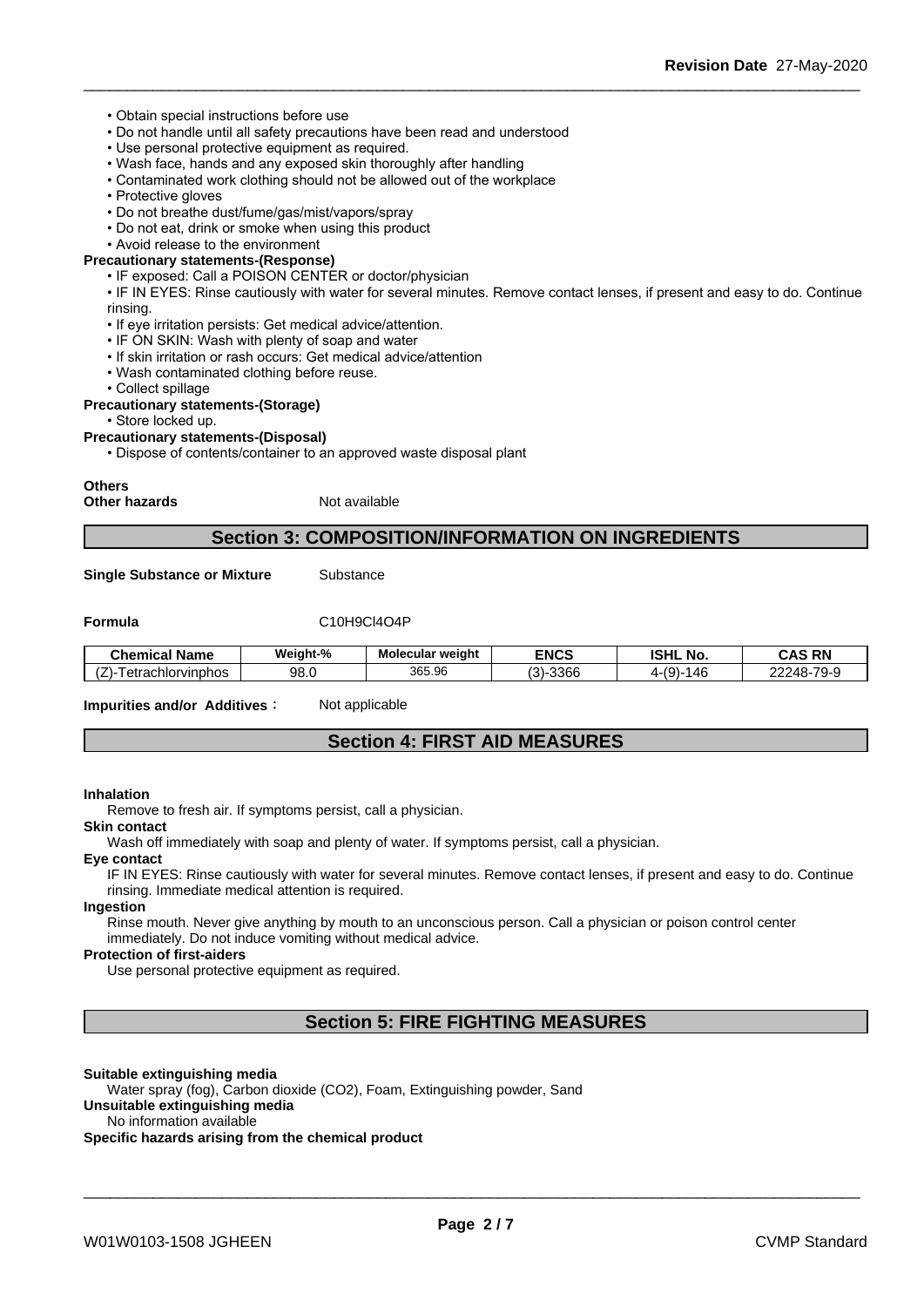Thermal decomposition can lead to release of irritating and toxic gases and vapors.

## **Special extinguishing method**

## No information available

## **Special protective actions for**

#### **fire-fighters**

Use personal protective equipment as required.Firefighters should wear self-contained breathing apparatus and full firefighting turnout gear.

## **Section 6: ACCIDENTAL RELEASE MEASURES**

#### **Personal precautions, protective equipment and emergency procedures**

For indoor, provide adequate ventilation process until the end of working. Deny unnecessary entry other than the people involved by, for example, using a rope. While working, wear appropriate protective equipments to avoid adhering it on skin, or inhaling the gas. Work from windward, and retract the people downwind.

#### **Environmental precautions**

To be careful not discharged to the environment without being properly handled waste water contaminated.

**Methods and materials for contaminent and methods and materials for cleaning up**

Sweep up and gather scattered particles, and collect it in an empty airtight container.

#### **Recoverly, neutralization**

No information available

#### **Secondary disaster prevention measures**

Clean contaminated objects and areas thoroughly observing environmental regulations.

## **Section 7: HANDLING AND STORAGE**

#### **Handling**

#### **Technical measures**

Avoid contact with strong oxidizing agents. Use with local exhaust ventilation.

#### **Precautions**

Do not rough handling containers, such as upsetting, falling, giving a shock, and dragging. Prevent leakage, overflow, and scattering. Not to generate steam and dust in vain. Seal the container after use. After handling, wash hands and face, and then gargle. In places other than those specified, should not be smoking or eating and drinking. Should not be brought contaminated protective equipment and gloves to rest stops. Deny unnecessary entry of non-emergency personnel to the handling area.

#### **Safety handling precautions**

Avoid contact with skin, eyes or clothing. Use personal protective equipment as required.

#### **Storage**

| Safe storage conditions   |             |
|---------------------------|-------------|
| <b>Storage conditions</b> | Keep conta  |
| Safe packaging material   | Glass       |
| Incompatible substances   | Strong oxid |

**Storage Keep container protect from light tightly closed. Store in a cool (2-10 °C) place.<br>
<b>I Safe packaging material** Glass **Strong oxidizing agents** 

## **Section 8: EXPOSURE CONTROLS/PERSONAL PROTECTION**

#### **Engineering controls**

In case of indoor workplace, seal the source or use a local exhaust system. Provide the safety shower facility, and handand eye-wash facility. And display their position clearly.

**Exposure limits** This product, as supplied, does not contain any hazardous materials with occupational exposure limits established by the region specific regulatory bodies.

\_\_\_\_\_\_\_\_\_\_\_\_\_\_\_\_\_\_\_\_\_\_\_\_\_\_\_\_\_\_\_\_\_\_\_\_\_\_\_\_\_\_\_\_\_\_\_\_\_\_\_\_\_\_\_\_\_\_\_\_\_\_\_\_\_\_\_\_\_\_\_\_\_\_\_\_\_\_\_\_\_\_\_\_\_\_\_\_\_\_

#### **Personal protective equipment**

**Respiratory protection** Dust mask **Hand protection** Protection gloves **Skinandbody protection** Long-sleeved work clothes **General hygiene considerations**

**Eye protection Eye protective eyeglasses or chemical safety goggles** 

Handle in accordance with good industrial hygiene and safety practice.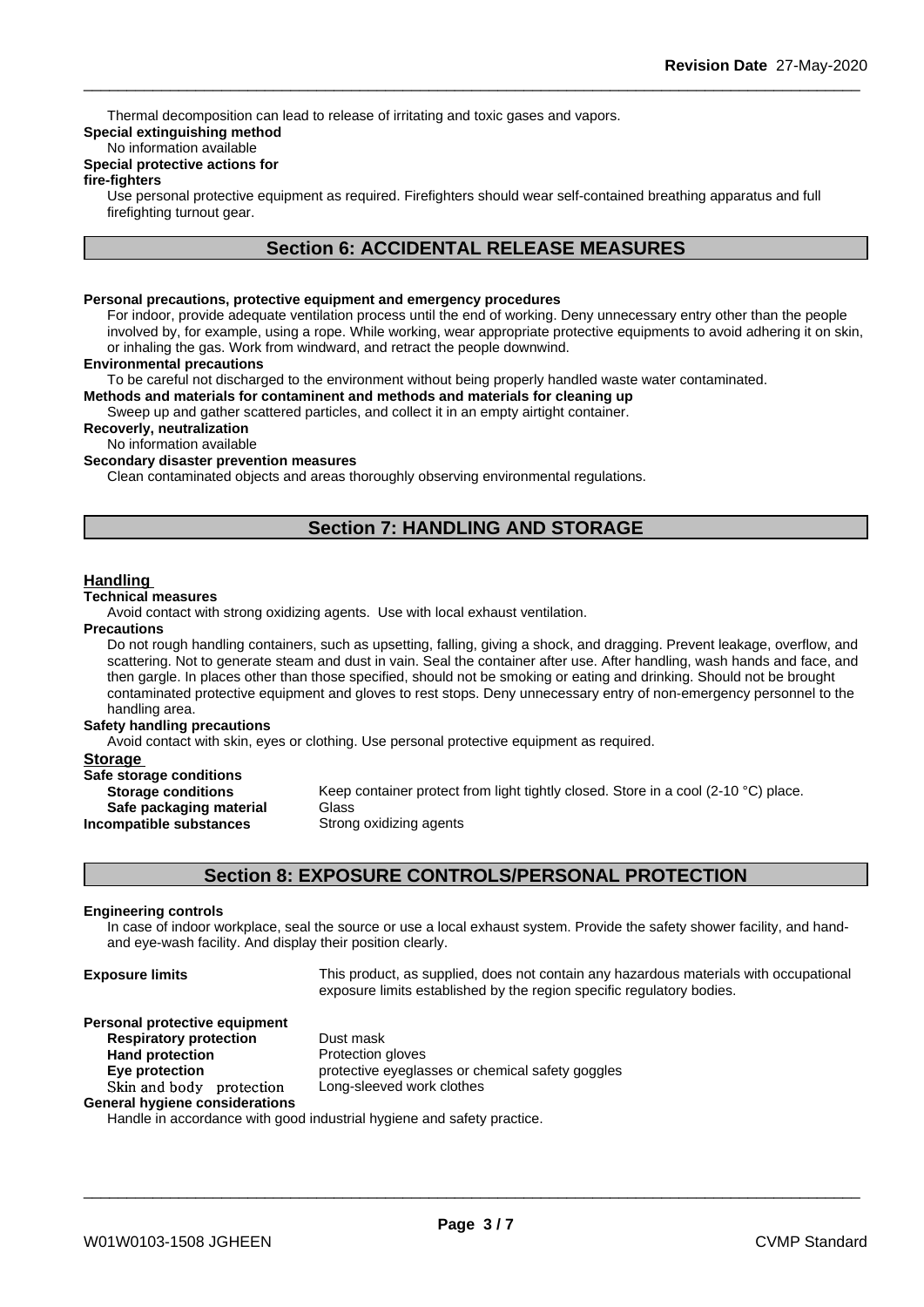## **Section 9: PHYSICAL AND CHEMICAL PROPERTIES**

| Color                                                  | White - nearly white                     |
|--------------------------------------------------------|------------------------------------------|
| Appearance                                             | crystals - crystalline powder            |
| Odor                                                   | No data available                        |
| <b>Melting point/freezing point</b>                    | 94-98 °C                                 |
| Boiling point, initial boiling point and boiling range | No data available                        |
| <b>Flammability</b>                                    | No data available                        |
| <b>Evaporation rate:</b>                               | No data available                        |
| Flammability (solid, gas):                             | No data available                        |
| Upper/lower flammability or                            |                                          |
| explosive limits                                       |                                          |
| Upper:                                                 | No data available                        |
| Lower:                                                 | No data available                        |
| <b>Flash point</b>                                     | No data available                        |
| Auto-ignition temperature:                             | No data available                        |
| <b>Decomposition temperature:</b>                      | No data available                        |
| рH                                                     | No data available                        |
| Viscosity (coefficient of viscosity)                   | No data available                        |
| <b>Dynamic viscosity</b>                               | No data available                        |
| <b>Solubilities</b>                                    | acetone: soluble . water: gradually deco |
| n-Octanol/water partition coefficient: (log Pow)       | No data available                        |
| Vapour pressure                                        | No data available                        |
| <b>Specific Gravity / Relative density</b>             | No data available                        |
| Vapour density                                         | No data available                        |
| <b>Particle characteristics</b>                        | No data available                        |
|                                                        |                                          |

**Abaubis - crystalline powder** data available<br>-98 °C **Boiling point, initial boiling point and boiling range** No data available data available **Evaporation rate:** No data available **Flammability (solid, gas):** No data available **Upper:** No data available **Lower:** No data available data available **Auto-ignition temperature:** No data available data available data available **Viscosity (coefficient of viscosity)** No data available **Dynamic viscosity** No data available etone : soluble . water : gradually decomposes. **n-Octanol/water partition coefficient:(log Pow)** No data available data available **Specific Gravity / Relative density** No data available data available **Particle characteristics** No data available

## **Section 10: STABILITY AND REACTIVITY**

#### **Stability**

| <b>Reactivity</b>                           | No data available                                                      |
|---------------------------------------------|------------------------------------------------------------------------|
| <b>Chemical stability</b>                   | May be altered by light.                                               |
| <b>Hazardous reactions</b>                  |                                                                        |
| None under normal processing                |                                                                        |
| <b>Conditions to avoid</b>                  |                                                                        |
| Extremes of temperature and direct sunlight |                                                                        |
| Incompatible materials                      |                                                                        |
| Strong oxidizing agents                     |                                                                        |
| <b>Hazardous decomposition products</b>     |                                                                        |
|                                             | Carbon monooxide (CO), Carbon dioxide (CO2), Phosphorus oxide, Halides |

## **Section 11: TOXICOLOGICAL INFORMATION**

#### **Acute toxicity**

| <b>Chemical N</b>                  | <b>D50</b>              | <b>LD50</b>                       | .C50              |
|------------------------------------|-------------------------|-----------------------------------|-------------------|
| <b>Name</b>                        | )ral                    | Dermal                            | <b>Inhalation</b> |
| --<br>I etrachlorvinphos<br>$\sim$ | 4000<br>, ma/ka<br>(rat | 0.000<br>$\sim$<br>ma/ka<br>(rati | N/A               |

| <b>Chemical Name</b>  | Acute toxicity -oral- source | Acute toxicity -dermal- source Acute toxicity -inhalation gas- |                          |
|-----------------------|------------------------------|----------------------------------------------------------------|--------------------------|
|                       | information                  | information                                                    | source information       |
| (Z)-Tetrachlorvinphos | Based on the NITE GHS        | Based on the NITE GHS                                          | Based on the NITE GHS    |
|                       | classification results.      | Iclassification results.                                       | Iclassification results. |

| <b>Chemical Name</b>  | <b>Acute toxicity -inhalation</b> | <b>Acute toxicity -inhalation dust-Acute toxicity -inhalation mist-</b> |                          |
|-----------------------|-----------------------------------|-------------------------------------------------------------------------|--------------------------|
|                       | vapor-source information          | source information                                                      | source information       |
| (Z)-Tetrachlorvinphos | Based on the NITE GHS             | Based on the NITE GHS                                                   | Based on the NITE GHS    |
|                       | Iclassification results.          | Iclassification results.                                                | Iclassification results. |

#### **Skin irritation/corrosion**

| <b>Chemical Name</b> | <b>Skin corrosion/irritation source information</b> |
|----------------------|-----------------------------------------------------|
|                      |                                                     |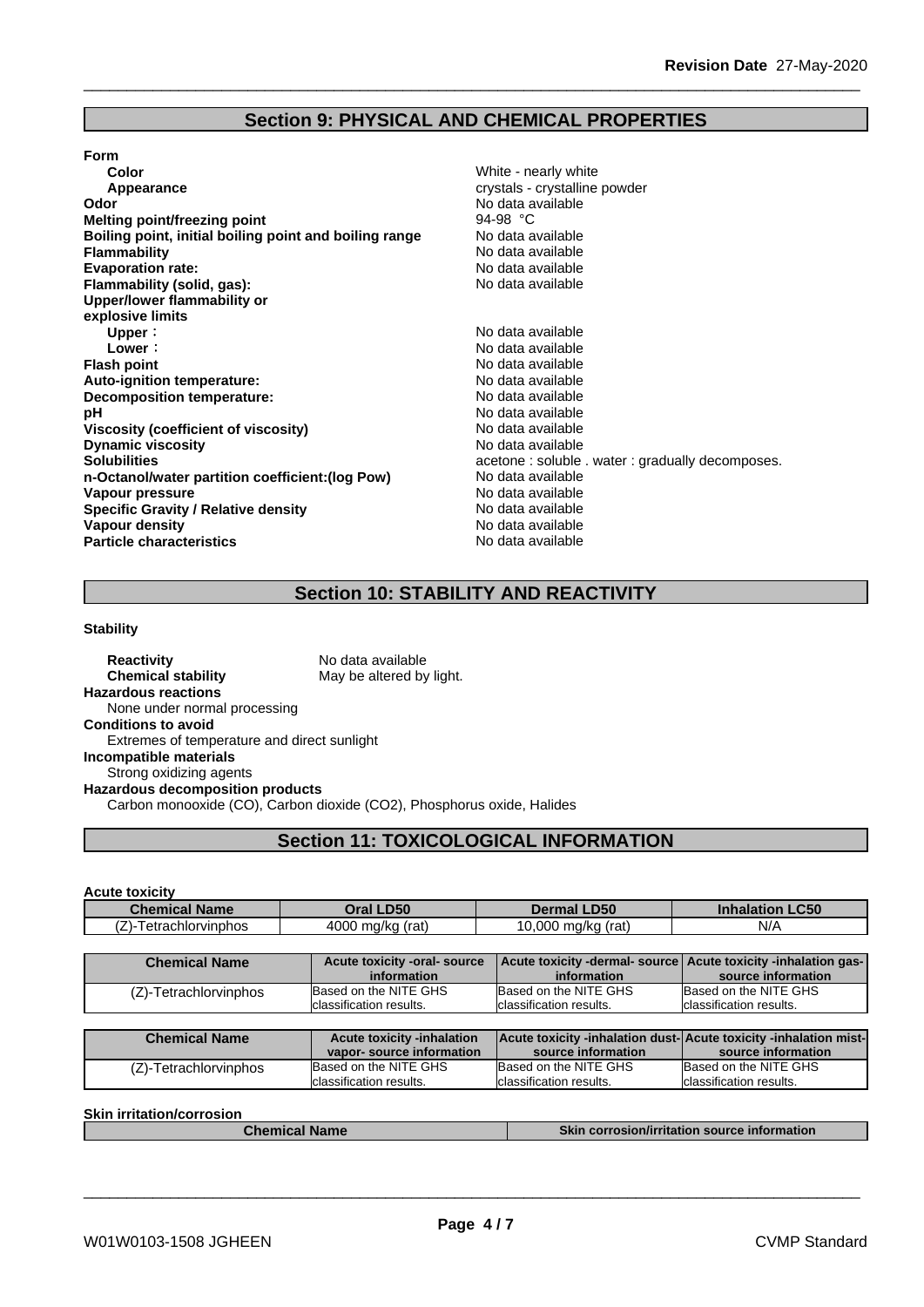| (Z)-Tetrachlorvinphos             |            | Based on the NITE GHS classification results. |                                                  |                                                      |  |
|-----------------------------------|------------|-----------------------------------------------|--------------------------------------------------|------------------------------------------------------|--|
| Serious eye damage/ irritation    |            |                                               |                                                  |                                                      |  |
| <b>Chemical Name</b>              |            |                                               | Serious eye damage/irritation source information |                                                      |  |
| (Z)-Tetrachlorvinphos             |            | Based on the NITE GHS classification results. |                                                  |                                                      |  |
| Respiratory or skin sensitization |            |                                               |                                                  |                                                      |  |
| <b>Chemical Name</b>              |            |                                               |                                                  | Respiratory or Skin sensitization source information |  |
| (Z)-Tetrachlorvinphos             |            | Based on the NITE GHS classification results. |                                                  |                                                      |  |
| Reproductive cell mutagenicity    |            |                                               |                                                  |                                                      |  |
| <b>Chemical Name</b>              |            |                                               | germ cell mutagencity source information         |                                                      |  |
| (Z)-Tetrachlorvinphos             |            | Based on the NITE GHS classification results. |                                                  |                                                      |  |
| Carcinogenicity                   |            |                                               |                                                  |                                                      |  |
| <b>Chemical Name</b>              |            |                                               | <b>Carcinogenicity source information</b>        |                                                      |  |
| (Z)-Tetrachlorvinphos             |            | Based on the NITE GHS classification results. |                                                  |                                                      |  |
|                                   |            |                                               |                                                  |                                                      |  |
| <b>Chemical Name</b>              | <b>NTP</b> | <b>IARC</b>                                   | <b>ACGIH</b>                                     | <b>JSOH (Japan)</b>                                  |  |
| (Z)-Tetrachlorvinphos             |            | Group 2A                                      |                                                  |                                                      |  |
| 22248-79-9                        |            | Group 2B                                      |                                                  |                                                      |  |
| <b>Reproductive toxicity</b>      |            |                                               |                                                  |                                                      |  |
| <b>Chemical Name</b>              |            | Reproductive toxicity source information      |                                                  |                                                      |  |
| (Z)-Tetrachlorvinphos             |            | Based on the NITE GHS classification results. |                                                  |                                                      |  |
| <b>STOT-single exposure</b>       |            |                                               |                                                  |                                                      |  |
| <b>Chemical Name</b>              |            | STOT -single exposure- source information     |                                                  |                                                      |  |
| (Z)-Tetrachlorvinphos             |            |                                               | Based on the NITE GHS classification results.    |                                                      |  |
| <b>STOT-repeated exposure</b>     |            |                                               |                                                  |                                                      |  |
| <b>Chemical Name</b>              |            |                                               | STOT -repeated exposure- source information      |                                                      |  |
| (Z)-Tetrachlorvinphos             |            | Based on the NITE GHS classification results. |                                                  |                                                      |  |
| <b>Aspiration hazard</b>          |            |                                               |                                                  |                                                      |  |
| <b>Chemical Name</b>              |            | <b>Aspiration Hazard source information</b>   |                                                  |                                                      |  |
| (Z)-Tetrachlorvinphos             |            | Based on the NITE GHS classification results. |                                                  |                                                      |  |

## **Section 12: ECOLOGICAL INFORMATION**

#### **Ecotoxicity**

| <b>Chemical Name</b>      | Algae/aguatic plants | Fish | Crustacea                                       |
|---------------------------|----------------------|------|-------------------------------------------------|
| l etrachlorvinphos<br>. . | N/A                  | N/A  | <b>LC50</b><br><sup>.</sup> Daphnia magna<br>ت. |
|                           |                      |      | ppb                                             |

#### **Other data**

| <b>Chemical Name</b>  | Short-term (acute) hazardous to the  | Long-term (chronic) hazardous to the                                          |
|-----------------------|--------------------------------------|-------------------------------------------------------------------------------|
|                       |                                      | aquatic environment source information aquatic environment source information |
| (Z)-Tetrachlorvinphos | Based on the NITE GHS classification | Based on the NITE GHS classification                                          |
|                       | <i>c</i> esults.                     | results.                                                                      |

| Persistence and degradability    | No information available |  |
|----------------------------------|--------------------------|--|
| <b>Bioaccumulative potential</b> | No information available |  |
| <b>Mobility in soil</b>          | No information available |  |
| Hazard to the ozone layer        | No information available |  |

## **Section 13: DISPOSAL CONSIDERATIONS**

#### **Waste from residues**

Disposal should be in accordance with applicable regional, national and local laws and regulations.

#### **Contaminated container and contaminated packaging**

Disposal should be in accordance with applicable regional, national and local laws and regulations.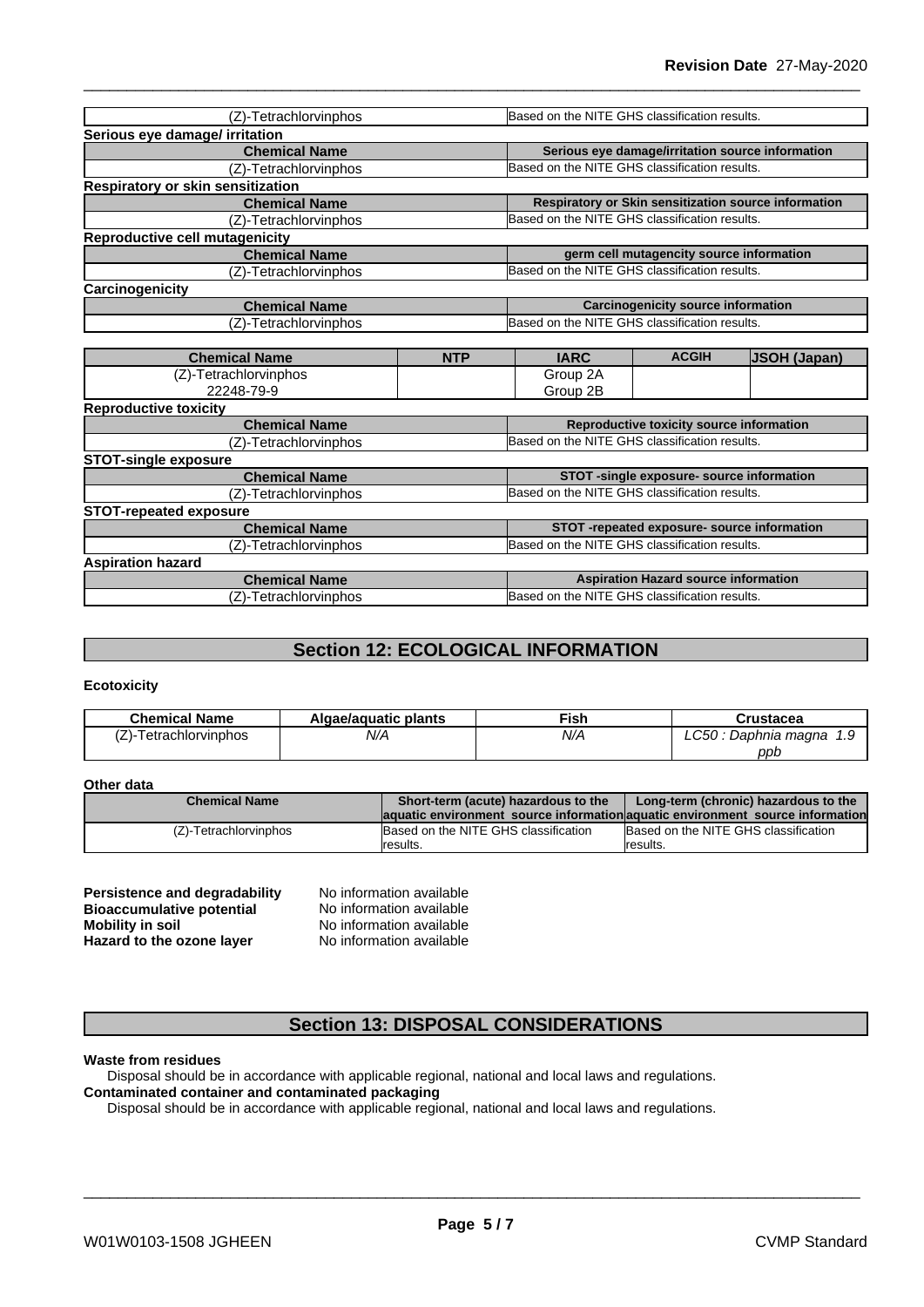## **Section 14: TRANSPORT INFORMATION**

| <b>ADR/RID</b>                   |                                                                            |
|----------------------------------|----------------------------------------------------------------------------|
| <b>UN number</b>                 | <b>UN3077</b>                                                              |
| Proper shipping name:            | Environmentally hazardous substance, solid, n.o.s. ((Z)-Tetrachlorvinphos) |
| <b>UN classfication</b>          | 9                                                                          |
| <b>Subsidiary hazard class</b>   |                                                                            |
| Packing group                    | Ш                                                                          |
| <b>Marine pollutant</b>          | Yes                                                                        |
| <b>IMDG</b>                      |                                                                            |
| UN number                        | <b>UN3077</b>                                                              |
| Proper shipping name:            | Environmentally hazardous substance, solid, n.o.s. ((Z)-Tetrachlorvinphos) |
| <b>UN classfication</b>          | 9                                                                          |
| <b>Subsidiary hazard class</b>   |                                                                            |
| Packing group                    | Ш                                                                          |
| <b>Marine pollutant (Sea)</b>    | Yes                                                                        |
| Transport in bulk according to   | No information available                                                   |
| Annex II of MARPOL 73/78 and     |                                                                            |
| the <b>IBC</b> Code              |                                                                            |
| <b>IATA</b>                      |                                                                            |
| UN number                        | <b>UN3077</b>                                                              |
| Proper shipping name:            | Environmentally hazardous substance, solid, n.o.s. ((Z)-Tetrachlorvinphos) |
| <b>UN classfication</b>          | 9                                                                          |
| <b>Subsidiary hazard class</b>   |                                                                            |
| Packing group                    | Ш                                                                          |
| <b>Environmentally Hazardous</b> | Yes                                                                        |
| <b>Substance</b>                 |                                                                            |

## **Section 15: REGULATORY INFORMATION**

| International Inventories                                                        |                                                                                                                                                                                                                                                                                                                                                                                                                           |
|----------------------------------------------------------------------------------|---------------------------------------------------------------------------------------------------------------------------------------------------------------------------------------------------------------------------------------------------------------------------------------------------------------------------------------------------------------------------------------------------------------------------|
| <b>EINECS/ELINCS</b>                                                             | Listed                                                                                                                                                                                                                                                                                                                                                                                                                    |
| <b>TSCA</b>                                                                      |                                                                                                                                                                                                                                                                                                                                                                                                                           |
| Japanese regulations                                                             |                                                                                                                                                                                                                                                                                                                                                                                                                           |
| <b>Fire Service Act</b>                                                          | Not applicable                                                                                                                                                                                                                                                                                                                                                                                                            |
| <b>Poisonous and Deleterious</b>                                                 | Not applicable                                                                                                                                                                                                                                                                                                                                                                                                            |
| <b>Substances Control Law</b>                                                    |                                                                                                                                                                                                                                                                                                                                                                                                                           |
| Industrial Safety and Health Act Not applicable                                  |                                                                                                                                                                                                                                                                                                                                                                                                                           |
| <b>Regulations for the carriage</b><br>and storage of dangerous<br>goods in ship | Noxious Substances (Ordinance Art.3, Ministry of Transportation Ordinance Regarding<br>Transport by Ship and Storage, Attached Table 1)                                                                                                                                                                                                                                                                                   |
| <b>Civil Aeronautics Law</b>                                                     | Misellaneous Dangerous Substances and Articles (Ordinance Art. 194, MITL Nortification<br>for Air Transportation of Explosives etc., Attached Table 1)                                                                                                                                                                                                                                                                    |
| <b>Pollutant Release and Transfer Not applicable</b>                             |                                                                                                                                                                                                                                                                                                                                                                                                                           |
| <b>Register Law</b><br><b>Export Trade Control Order</b>                         | Not applicable                                                                                                                                                                                                                                                                                                                                                                                                            |
|                                                                                  | <b>Section 16: OTHER INFORMATION</b>                                                                                                                                                                                                                                                                                                                                                                                      |
| Key literature references and<br>sources for data etc.                           | NITE: National Institute of Technology and Evaluation (JAPAN)<br>http://www.safe.nite.go.jp/japan/db.html<br>IATA dangerous Goods Regulations<br>RTECS: Registry of Toxic Effects of Chemical Substances<br>Japan Industrial Safety and Health Association GHS Model SDS<br>Dictionary of Synthetic Oraganic Chemistry, SSOCJ, Koudansha Scientific Co.Ltd.<br>Chemical Dictionary, Kyouritsu Publishing Co., Ltd.<br>etc |
|                                                                                  |                                                                                                                                                                                                                                                                                                                                                                                                                           |

### **Disclaimer**

This SDS is according to JIS Z 7253: 2019. The information provided in this Safety Data Sheet is correct to the best of our